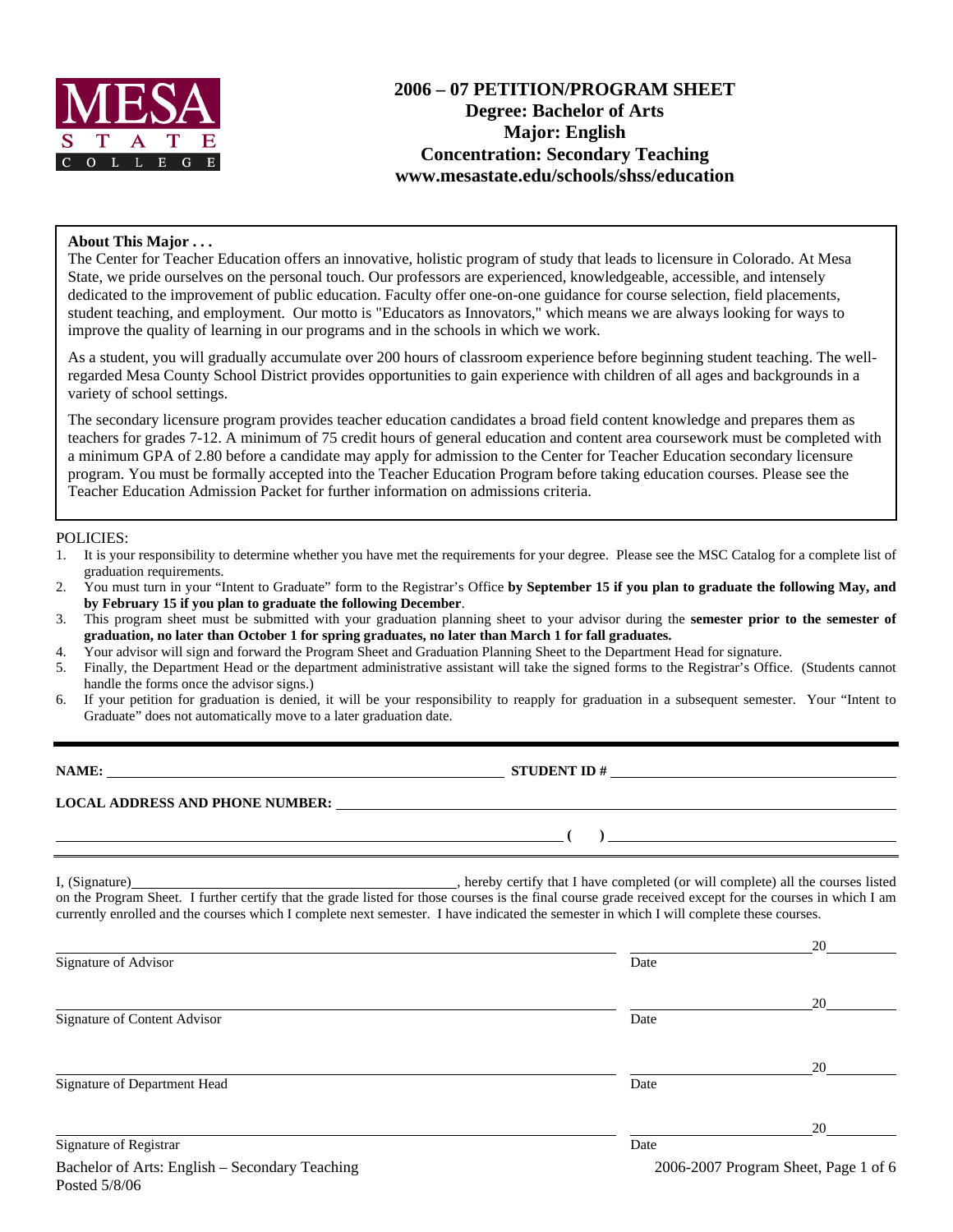- Must earn 120 semester hours and meet the academic residency requirements to earn a baccalaureate degree at Mesa State College.
- Must earn a minimum of 40 semester hours in upper division courses (i.e., 300-level and 400-level courses).
- A cumulative grade point average of 2.8 or higher must be maintained for all courses and a 2.8 GPA or higher in the major courses.
- When filling out this program sheet a course can only be used once, i.e., no double counting is allowed between categories.
- Excess KINA/HPWE courses beyond the two required and pre-collegiate courses (usually numbered below 100) cannot be used for graduation.
- All degree requirements must be completed as described. Any exceptions or substitutions must be recommended in advance by the faculty advisor and approved by the Department Head. Courses related to teacher licensure must also be approved by the Teacher Education Dept.
- It is recommended that students work closely with a faculty advisor when selecting courses and scheduling classes prior to registration.
- Students are required to participate in exit examinations or other programs deemed necessary to comply with the college accountability requirement.
- Students must PASS the PRAXIS II exam in the content area prior to commencing the internship. Also, ALL other coursework toward the degree must be successfully completed prior to the internship.

#### **General Education Requirements** (Minimum of 33 semester hours) See the M.S.C. catalog for the list of courses that meet the general education categories.

| Trns/Subs<br>No.<br>Credit<br>Grade<br>Term<br>Year<br>Course<br><b>English:</b> ENGL 111 and 112 (6 semester hours, must receive a grade | Trns/Subs<br>Year<br>No.<br>Credit<br>Grade<br>Term<br>Course<br><b>Social and Behavioral Sciences:</b> (6 Semester Hours) |  |  |  |  |  |  |
|-------------------------------------------------------------------------------------------------------------------------------------------|----------------------------------------------------------------------------------------------------------------------------|--|--|--|--|--|--|
| of "B" or higher, must be completed by the time the student has 60                                                                        | $\#$ PSYC<br>233                                                                                                           |  |  |  |  |  |  |
| semester hours.)                                                                                                                          |                                                                                                                            |  |  |  |  |  |  |
|                                                                                                                                           |                                                                                                                            |  |  |  |  |  |  |
| $*$ #ENGL                                                                                                                                 |                                                                                                                            |  |  |  |  |  |  |
| $*$ #ENGL                                                                                                                                 | <b>Fine Arts:</b> (3 semester hours)                                                                                       |  |  |  |  |  |  |
| *ENGL 129, Honors English, may be substituted for ENGL 111 and ENGL                                                                       |                                                                                                                            |  |  |  |  |  |  |
| 112. Must earn a grade of "B" or better.                                                                                                  |                                                                                                                            |  |  |  |  |  |  |
|                                                                                                                                           | <b>Natural Sciences:</b> (6 semester hours)                                                                                |  |  |  |  |  |  |
| <b>Math:</b> MATH 110 or higher (3 semester hours, must receive a grade                                                                   | (At least one course must include a lab)                                                                                   |  |  |  |  |  |  |
| of "C" or better, must be completed by the time the student has 60                                                                        |                                                                                                                            |  |  |  |  |  |  |
| semester hours.)                                                                                                                          |                                                                                                                            |  |  |  |  |  |  |
| <b>MATH</b>                                                                                                                               |                                                                                                                            |  |  |  |  |  |  |
|                                                                                                                                           |                                                                                                                            |  |  |  |  |  |  |
| <b>Humanities:</b> (6 semester hours)                                                                                                     | <b>Applied Studies:</b> (3 semester hours)                                                                                 |  |  |  |  |  |  |
|                                                                                                                                           | #SPCH<br>102<br>$\overline{\mathbf{3}}$                                                                                    |  |  |  |  |  |  |
|                                                                                                                                           |                                                                                                                            |  |  |  |  |  |  |
|                                                                                                                                           | # Must earn a "B" or higher                                                                                                |  |  |  |  |  |  |
|                                                                                                                                           |                                                                                                                            |  |  |  |  |  |  |
| <b>Other Requirements (9 semester hours)</b>                                                                                              |                                                                                                                            |  |  |  |  |  |  |
|                                                                                                                                           |                                                                                                                            |  |  |  |  |  |  |
| <b>Kinesiology:</b> (3 Semester Hours)                                                                                                    | <b>Bachelor of Arts Degree Distinction:</b> (6 semester hours)                                                             |  |  |  |  |  |  |
| Trns/Subs<br>Course<br>Grade<br>No.<br>Credit<br>Term<br>Year                                                                             | (Two consecutive classes in the same foreign language.)                                                                    |  |  |  |  |  |  |
| 100<br><b>KINE/HPWA</b>                                                                                                                   | Grade<br>Term<br>Trns/Subs<br>Course<br>No.<br>Credit<br>Year                                                              |  |  |  |  |  |  |

KINA/HPWE 1 FLA KINA/HPWE 1 FLA 3 See the M.S.C. catalog for the list of approved KINA/HPWE/Selected DANC See the M.S.C. catalog for the list of approved KINA/HPWE/Selected DANC (FLAS 114 & 115 will **NOT** fulfill this requirement.) (Must receive a grade of "C" or courses. above.)

# **English – Leading to Secondary Teacher Licensure Major Requirements (45 semester hours)**

|                     | All English majors must maintain at least a 2.8 average in their upper division ENGL courses. |                                         |                                                                |      |      |                                                                                                                                                  |             |     |        |                |      |      |           |
|---------------------|-----------------------------------------------------------------------------------------------|-----------------------------------------|----------------------------------------------------------------|------|------|--------------------------------------------------------------------------------------------------------------------------------------------------|-------------|-----|--------|----------------|------|------|-----------|
|                     |                                                                                               |                                         |                                                                |      |      |                                                                                                                                                  |             |     |        |                |      |      |           |
|                     |                                                                                               | <b>English Core</b> (18 semester hours) |                                                                |      |      |                                                                                                                                                  |             |     |        |                |      |      |           |
| Course              | No.                                                                                           | Credit                                  | Grade                                                          | Term | Year | Trns/Subs                                                                                                                                        | Course      | No. | Credit | Grade          | Term | Year | Trns/Subs |
| <b>ENGL</b>         | 254                                                                                           |                                         | $\frac{3}{\sqrt{2}}$ $\frac{1}{\sqrt{2}}$ $\frac{1}{\sqrt{2}}$ |      |      |                                                                                                                                                  | <b>ENGL</b> | 262 |        | $\overline{3}$ |      |      |           |
| <b>ENGL</b>         | 255                                                                                           |                                         |                                                                |      |      |                                                                                                                                                  | ENGL        | 421 |        | $\overline{3}$ |      |      |           |
| <b>ENGL</b>         | 261                                                                                           |                                         |                                                                |      |      |                                                                                                                                                  | *ENGL       | 494 |        |                |      |      |           |
|                     |                                                                                               |                                         |                                                                |      |      | *ENGL 494 Seminar in Literature must be taken after 60 semester hours have been accumulated. A student must take the seminar in the junior year. |             |     |        |                |      |      |           |
|                     |                                                                                               |                                         |                                                                |      |      |                                                                                                                                                  |             |     |        |                |      |      |           |
| Continued on page 3 |                                                                                               |                                         |                                                                |      |      |                                                                                                                                                  |             |     |        |                |      |      |           |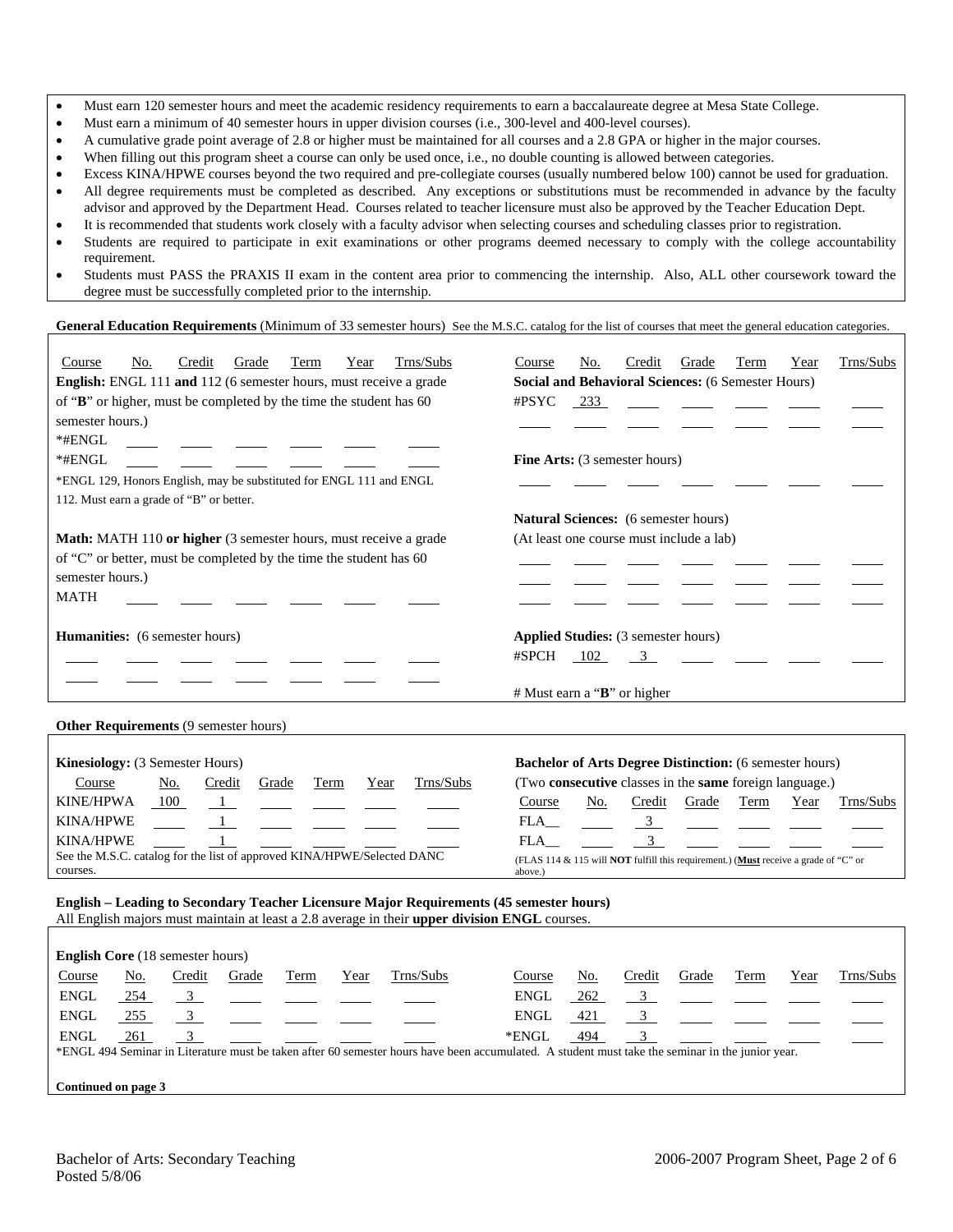|             |        |                         |                                                                                     |                                                                                                                                                                                                                                                                                                                                                                                                                                                |      | <b>Secondary Teacher Licensure Concentration (27 Semester Hours)</b>                                                   |                                                                                                                                                                                                                            |      |                         |                          |             |      |           |
|-------------|--------|-------------------------|-------------------------------------------------------------------------------------|------------------------------------------------------------------------------------------------------------------------------------------------------------------------------------------------------------------------------------------------------------------------------------------------------------------------------------------------------------------------------------------------------------------------------------------------|------|------------------------------------------------------------------------------------------------------------------------|----------------------------------------------------------------------------------------------------------------------------------------------------------------------------------------------------------------------------|------|-------------------------|--------------------------|-------------|------|-----------|
| Course      | No.    | Credit                  | Grade                                                                               | Term                                                                                                                                                                                                                                                                                                                                                                                                                                           | Year | Trns/Subs                                                                                                              | Course                                                                                                                                                                                                                     | No.  | Credit                  | Grade                    | <b>Term</b> | Year | Trns/Subs |
| <b>ENGL</b> | 250    | $\overline{3}$          |                                                                                     | <u>and the state of the state of the state of the state of the state of the state of the state of the state of the state of the state of the state of the state of the state of the state of the state of the state of the state</u>                                                                                                                                                                                                           |      |                                                                                                                        | <b>ENGL</b>                                                                                                                                                                                                                | 451  | 3                       | $\frac{1}{2}$            |             |      |           |
| <b>ENGL</b> | 355    | $\frac{3}{2}$           |                                                                                     |                                                                                                                                                                                                                                                                                                                                                                                                                                                |      |                                                                                                                        | ENGL                                                                                                                                                                                                                       | 491  | $\frac{3}{2}$           | $\overline{\phantom{a}}$ |             |      |           |
| <b>ENGL</b> | 365    | $\overline{3}$          |                                                                                     |                                                                                                                                                                                                                                                                                                                                                                                                                                                |      |                                                                                                                        | <b>THEA</b>                                                                                                                                                                                                                | 403  | $\overline{\mathbf{3}}$ |                          |             |      |           |
| <b>ENGL</b> |        |                         | $\frac{3}{\sqrt{2}}$ $\frac{3}{\sqrt{2}}$ $\frac{3}{\sqrt{2}}$ $\frac{3}{\sqrt{2}}$ |                                                                                                                                                                                                                                                                                                                                                                                                                                                |      |                                                                                                                        | Upper Division Literature (3 semester hours) Chosen from ENGL 301, ENGL 311, ENGL 313, ENGL 314, ENGL 315, ENGL 316, ENGL 330,<br>ENGL 370, ENGL 435, ENGL 436, ENGL 438, ENGL 440, ENGL 470, ENGL 471, ENGL 475, ENGL 478 |      |                         |                          |             |      |           |
|             |        |                         |                                                                                     |                                                                                                                                                                                                                                                                                                                                                                                                                                                |      |                                                                                                                        | English Electives (6 semester hours) Choose two courses from the English Electives list on page 4. One course must be upper division.                                                                                      |      |                         |                          |             |      |           |
| <b>ENGL</b> |        | $\overline{3}$          |                                                                                     |                                                                                                                                                                                                                                                                                                                                                                                                                                                |      | <u> 1980 - Jan James James Jan James James James James James James James James James James James James James James</u> | ENGL                                                                                                                                                                                                                       |      | $\overline{3}$          |                          |             |      |           |
|             |        |                         |                                                                                     |                                                                                                                                                                                                                                                                                                                                                                                                                                                |      |                                                                                                                        |                                                                                                                                                                                                                            |      |                         |                          |             |      |           |
|             |        |                         | <b>Secondary Education Requirements (29 Semester Hours)</b>                         |                                                                                                                                                                                                                                                                                                                                                                                                                                                |      |                                                                                                                        |                                                                                                                                                                                                                            |      |                         |                          |             |      |           |
|             |        |                         |                                                                                     |                                                                                                                                                                                                                                                                                                                                                                                                                                                |      |                                                                                                                        | *Prerequisites: ENGL 111, ENGL 112, SPCH 102, PSYC 233 (all with a grade of B or better) and formal acceptance to the Teacher Education                                                                                    |      |                         |                          |             |      |           |
| Program     |        |                         |                                                                                     |                                                                                                                                                                                                                                                                                                                                                                                                                                                |      |                                                                                                                        |                                                                                                                                                                                                                            |      |                         |                          |             |      |           |
| Course      | No.    | Credit                  | Grade                                                                               | Term                                                                                                                                                                                                                                                                                                                                                                                                                                           | Year | Trns/Subs                                                                                                              | Course                                                                                                                                                                                                                     | No.  | Credit                  | Grade                    | Term        | Year | Trns/Subs |
| <b>EDUC</b> | $211*$ | $\frac{2}{2}$           |                                                                                     |                                                                                                                                                                                                                                                                                                                                                                                                                                                |      |                                                                                                                        | <b>EDUC</b>                                                                                                                                                                                                                | 497  | 3                       |                          |             |      |           |
| <b>EDUC</b> | 342    | $\frac{3}{2}$           |                                                                                     | $\frac{1}{2} \left( \frac{1}{2} \right) = \frac{1}{2} \left( \frac{1}{2} \right) = \frac{1}{2} \left( \frac{1}{2} \right) = \frac{1}{2} \left( \frac{1}{2} \right) = \frac{1}{2} \left( \frac{1}{2} \right) = \frac{1}{2} \left( \frac{1}{2} \right) = \frac{1}{2} \left( \frac{1}{2} \right) = \frac{1}{2} \left( \frac{1}{2} \right) = \frac{1}{2} \left( \frac{1}{2} \right) = \frac{1}{2} \left( \frac{1}{2} \right) = \frac{1}{2} \left($ |      |                                                                                                                        | <b>EDUC</b>                                                                                                                                                                                                                | 497A | $\mathbf{1}$            | <u>and</u> a             |             |      |           |
| <b>EDUC</b> | 343    | $\overline{\mathbf{3}}$ |                                                                                     | $\frac{1}{2}$ and $\frac{1}{2}$ and $\frac{1}{2}$ and $\frac{1}{2}$ and $\frac{1}{2}$ and $\frac{1}{2}$                                                                                                                                                                                                                                                                                                                                        |      |                                                                                                                        | <b>EDUC</b>                                                                                                                                                                                                                | 499G | 12                      |                          |             |      |           |
| <b>EDUC</b> | $-442$ | $\frac{5}{2}$           |                                                                                     |                                                                                                                                                                                                                                                                                                                                                                                                                                                |      |                                                                                                                        |                                                                                                                                                                                                                            |      |                         |                          |             |      |           |
|             |        |                         | degree must be successfully completed prior to internship.                          |                                                                                                                                                                                                                                                                                                                                                                                                                                                |      |                                                                                                                        | Student must PASS the PRAXIS II exam in the content area prior to commencing the internship. Also, ALL other coursework toward the<br><u> 1989 - John Stone, amerikansk politiker († 1908)</u>                             |      |                         |                          |             |      |           |
|             |        |                         |                                                                                     |                                                                                                                                                                                                                                                                                                                                                                                                                                                |      |                                                                                                                        |                                                                                                                                                                                                                            |      |                         |                          |             |      |           |
|             |        |                         | Excludes KINA/HPWE activity courses. 4 semester hours needed)                       |                                                                                                                                                                                                                                                                                                                                                                                                                                                |      |                                                                                                                        | Electives (All college level courses appearing on your final transcript, not listed above that will bring your total semester hours to 120 hours.                                                                          |      |                         |                          |             |      |           |
| Course      | No.    | Credit                  | Grade                                                                               | Term                                                                                                                                                                                                                                                                                                                                                                                                                                           | Year | Trns/Subs                                                                                                              | Course                                                                                                                                                                                                                     | No.  | Credit                  | Grade                    | Term        | Year | Trns/Subs |
|             |        |                         |                                                                                     |                                                                                                                                                                                                                                                                                                                                                                                                                                                |      |                                                                                                                        |                                                                                                                                                                                                                            |      |                         |                          |             |      |           |
|             |        |                         |                                                                                     |                                                                                                                                                                                                                                                                                                                                                                                                                                                |      |                                                                                                                        |                                                                                                                                                                                                                            |      |                         |                          |             |      |           |
|             |        |                         |                                                                                     |                                                                                                                                                                                                                                                                                                                                                                                                                                                |      |                                                                                                                        |                                                                                                                                                                                                                            |      |                         |                          |             |      |           |

# **GRADUATION INFORMATION**

See the "Undergraduate Graduation Requirements" in the Mesa State College catalog for additional graduation information. **A 2.8 Minimum Cumulative Grade Point Average is required.**

**GENERAL EDUCATION REQUIREMENTS** (Minimum of 33 Semester hours) See current Mesa State College catalog for list of courses that fulfill the requirements below. If one (or more) of the selections below is required in your major, you must use it to fulfill the major requirement and **make a different selection to meet the general education requirement. The courses may not be used to fulfill both requirements.**

**English – 6** Semester hours (Must be **completed** before student has 60 semester hours. Must receive grade of "B" or above.) ENGL 111 **and** ENGL 112 **or** ENGL 129 *(by permission)*

**Mathematics – 3** Semester hours chosen from: MATH 110 **or higher** (Must be **completed** before student has 60 semester hours. Must receive grade of "C" or above.)

**Humanities – 6** semester hours

**Social and Behavioral Sciences – 6** semester hours (PSYC 233 required with a "B" or better.)

**Fine Arts – 3** semester hours

**Natural Sciences – 6** semester hours (At least one course must include a lab.)

**Applied Studies – 3** semester hours (SPCH 102 required with a "B" or better.)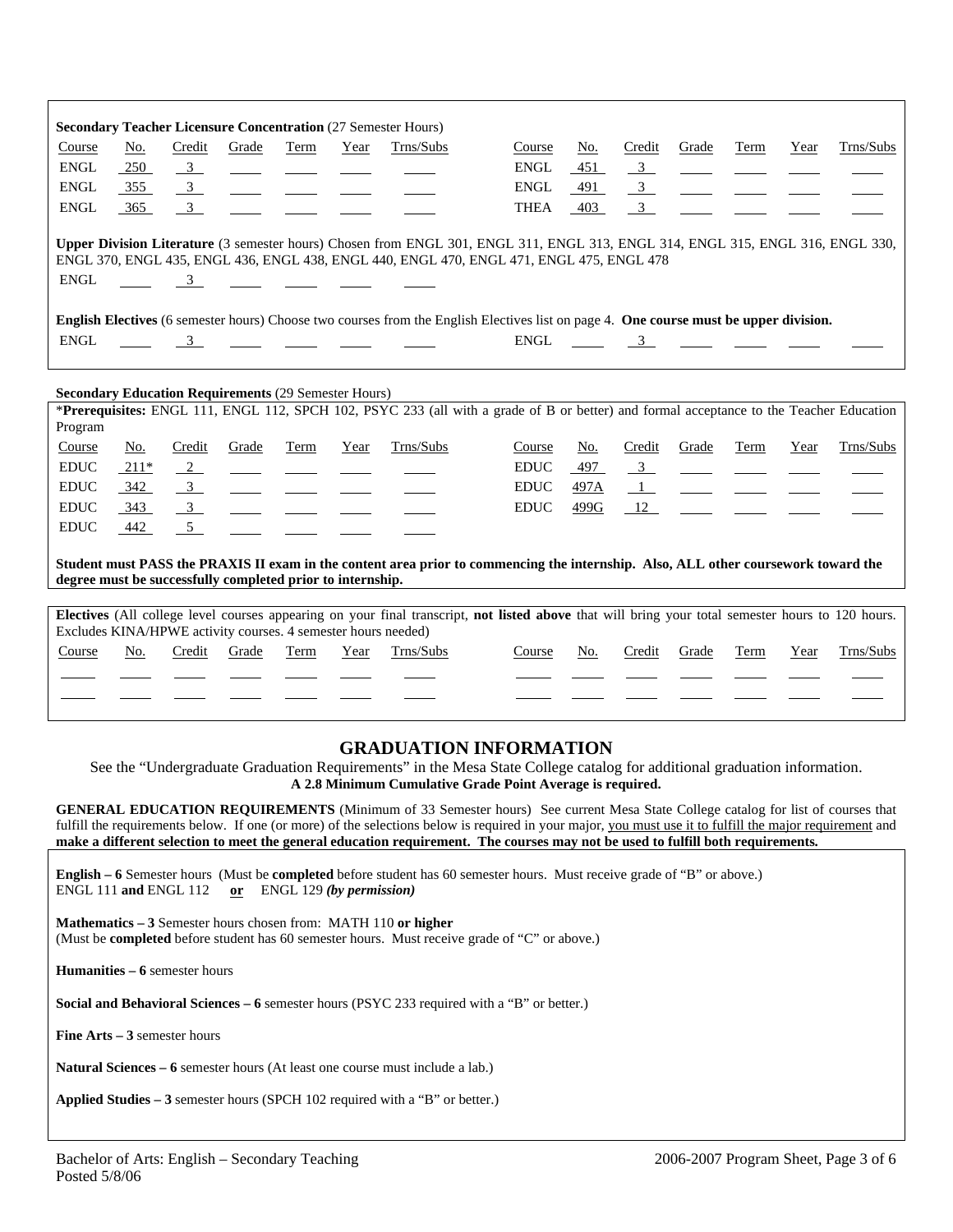### **OTHER REQUIREMENTS** (9 Semester Hours)

| <b>Kinesiology</b> $-3$ Semester Hours                                                                                          |  |                                                                     |  |  |  |  |
|---------------------------------------------------------------------------------------------------------------------------------|--|---------------------------------------------------------------------|--|--|--|--|
| Each student must take KINE/HPWA 100 together with two KINA/HPWE/Selected DANC courses. See current catalog for listing.        |  |                                                                     |  |  |  |  |
| <b>Degree Distinction – 6 Semester Hours</b>                                                                                    |  |                                                                     |  |  |  |  |
| Select from one of the following sequences:                                                                                     |  |                                                                     |  |  |  |  |
| FLAF 111 followed by FLAF 112<br>0r                                                                                             |  | FLAG 111 followed by FLAG 112                                       |  |  |  |  |
| Or FLAS 111 followed by FLAS 112<br>or                                                                                          |  | Two <b>consecutive</b> classes in the <b>same</b> foreign language. |  |  |  |  |
| *(FLAS 114 & 115 will <b>NOT</b> fulfill this requirement. <b>Must</b> receive a grade of "C" or above in <b>both</b> classes.) |  |                                                                     |  |  |  |  |
|                                                                                                                                 |  |                                                                     |  |  |  |  |

### **English – Leading to Secondary Teacher Licensure (45 semester hours)**

All English majors must maintain at least a 2.8 average in their **upper division ENGL** courses.

| An English majors must manually at least a 2.6 average in their <b>upper urvision</b> Ervoll courses. |                                                          |
|-------------------------------------------------------------------------------------------------------|----------------------------------------------------------|
| <b>English Core</b> (18 Semester Hours)                                                               | <b>English Electives</b> (6 Semester Hours) Select from: |
| ENGL 254 Survey of English Literature I                                                               | One class must be upper division                         |
| ENGL 255 Survey of English Literature II                                                              | ENGL 131 Western World Literature I                      |
| ENGL 261 Survey of American Literature I                                                              | ENGL 132 Western World Literature II                     |
| ENGL 262 Survey of American Literature II                                                             | <b>ENGL 150 Introduction to Literature</b>               |
| ENGL 421 History of Literature Criticism                                                              | ENGL 222 Mythology                                       |
| <b>ENGL 494 Seminar in Literature</b>                                                                 | ENGL 240 Children's Literature                           |
|                                                                                                       | <b>ENGL 301 Classical Literature</b>                     |
| <b>Secondary Teacher Licensure Concentration (27 Sem. Hours)</b>                                      | ENGL 311 English Medieval Literature                     |
| ENGL 250 Introduction to Creative Writing                                                             | ENGL 313 English Renaissance Literature                  |
| ENGL 355 Shakespeare                                                                                  | ENGL 314 American Literature to 1830                     |
| ENGL 365 Literature for Children and Young Adults                                                     | ENGL 315 American Literature 1830-1870                   |
| ENGL 451 Structure of the English Language                                                            | ENGL 316 American Literature 1870-1900                   |
| ENGL 491 Composition Theory and Practice                                                              | ENGL 330 Women in World Thought and Literature           |
| THEA 403 Methods of Teaching Drama and Speech                                                         | ENGL 335 The Bible as Literature                         |
|                                                                                                       | ENGL 343 Language and Literacy                           |
|                                                                                                       | <b>ENGL 380 Creative Writing: Nonfiction</b>             |
|                                                                                                       | <b>ENGL 381 Creative Writing: Fiction</b>                |
|                                                                                                       | ENGL 382 Creative Writing: Character and Narrative       |
| <b>Upper Division Literature</b> (3 Sem. hours) Select from:                                          | <b>ENGL 383 Creative Writing: Poetry</b>                 |
| <b>ENGL 301 Classical Literature</b>                                                                  | <b>ENGL 384 Expository and Persuasive Writing</b>        |
| ENGL 311 English Medieval Literature                                                                  | <b>ENGL 385 Technical Writing</b>                        |
| ENGL 313 English Renaissance Literature                                                               | ENGL 386 Roots of Modern Rhetoric                        |
| ENGL 314 American Literature to 1830                                                                  | <b>ENGL 390 Introduction to Film Studies</b>             |
| ENGL 315 American Literature 1830-1870                                                                | ENGL 395 Independent Study                               |
| ENGL 316 American Literature 1870-1900                                                                | <b>ENGL 396 Topics</b>                                   |
| ENGL 330 Women in World Thought and Literature                                                        | <b>ENGL 415 American Folklore</b>                        |
| <b>ENGL 370 Major Authors</b>                                                                         | <b>ENGL 423 Short Story</b>                              |
| ENGL 435 American Literature 1900-1945                                                                | ENGL 435 American Literature 1900-1945                   |
| ENGL 436 American Literature 1945 to the Present                                                      | ENGL 436 American Literature 1945 to the Present         |
| ENGL 438 U.S. Minority Literature                                                                     | ENGL 438 Ethnic Experience in U.S. Literature            |
| ENGL 440 History of the English Language                                                              | ENGL 470 18th Century British Literature                 |
| ENGL 470 18 <sup>th</sup> Century British Literature                                                  | ENGL 471 British Romanticism                             |
| ENGL 471 British Romanticism                                                                          | <b>ENGL 475 Victorian Literature</b>                     |
| <b>ENGL 475 Victorian Literature</b>                                                                  | ENGL 478 20 <sup>th</sup> Century British Literature     |
| ENGL 478 20 <sup>th</sup> Century British Literature                                                  | ENGL 495 Independent Study                               |
|                                                                                                       | <b>ENGL 496 Topics</b>                                   |
|                                                                                                       |                                                          |

#### **Secondary Education Requirements** (29 semester hours)

|                                                                                      |                   | *Prerequisites: ENGL 111, ENGL 112, SPCH 102, PSYC 233 (all with grade of B or better) and declared major in English – Leading to |  |  |  |  |  |  |
|--------------------------------------------------------------------------------------|-------------------|-----------------------------------------------------------------------------------------------------------------------------------|--|--|--|--|--|--|
| Secondary Teacher Licensure and formal acceptance into the Teacher Education Program |                   |                                                                                                                                   |  |  |  |  |  |  |
| *EDUC 211 Foundations of Education                                                   | 2 semester hours  | 20 Field Experience Hours                                                                                                         |  |  |  |  |  |  |
| EDUC 342 Pedagogy & Assessment: Secondary/K-12                                       | 3 semester hours  | 20 Field Experience Hours                                                                                                         |  |  |  |  |  |  |
| EDUC 343 Teaching to Diversity                                                       | 3 semester hours  | 20 Field Experience Hours                                                                                                         |  |  |  |  |  |  |
| EDUC 442 Integrating Literacy Across the Curriculum                                  | 5 semester hours  | 60 Field Experience Hours                                                                                                         |  |  |  |  |  |  |
| EDUC 497 Content Methodology Practicum                                               | 3 semester hours  | 80 Field Experience Hours with EDUC 497A                                                                                          |  |  |  |  |  |  |
| EDUC 497A Methods of Teaching Secondary English                                      | semester hour     |                                                                                                                                   |  |  |  |  |  |  |
| EDUC 499G Teaching Internship and Colloquium                                         | 12 semester hours | 600 Field Experience Hours                                                                                                        |  |  |  |  |  |  |

**General Electives: 4 Semester Hours** (All college level courses appearing on your final transcript, **not listed above** that will bring your total semester hours to 120 hours. Excludes KINA/HPWE activity courses.)

**Students must PASS the PRAXIS II exam in the content area prior to commencing the internship. Also, ALL other coursework toward the degree must be successfully completed prior to internship.** 

Students are required to participate in exit examinations or other programs deemed necessary to comply with the college accountability requirement. All degree requirements must be completed as described above. Any exceptions or substitutions must be recommended in advance by the faculty advisor, approved by the Department Head and the Teacher Education Department.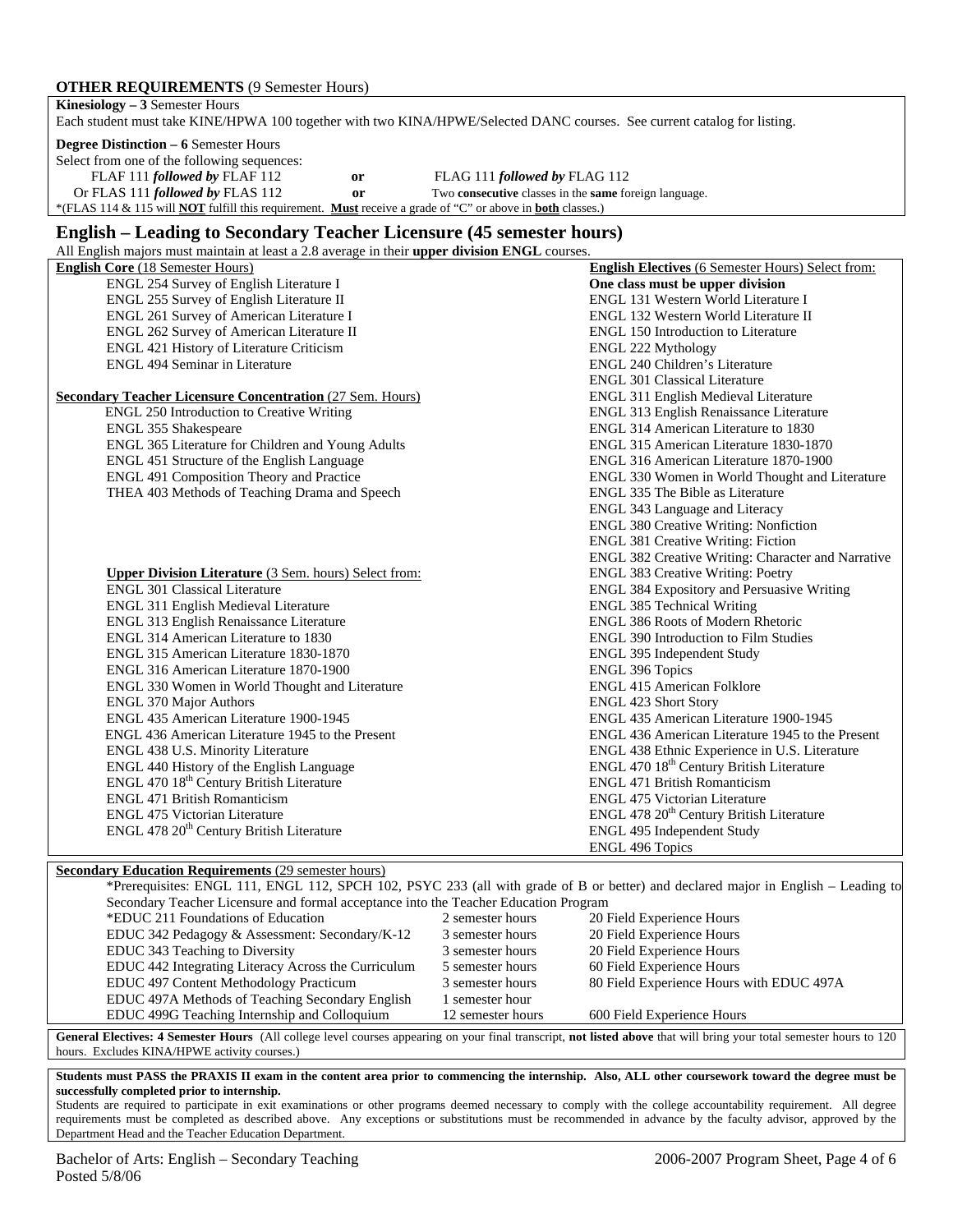# **SUGGESTED COURSE SEQUENCING FOR A MAJOR IN ENGLISH – LEADING TO SECONDARY TEACHER LICENSURE For Spring Interns**

This is a recommended sequence of course work. Certain courses may have prerequisites and/or are only offered during the Fall or Spring semesters. It is the student's responsibility to meet with their advisor and check the 2 year course matrix on the Mesa State website for course availability.

## **FRESHMAN YEAR**

| <b>Fall Semester:</b>                   | <b>Hours</b> | <b>Spring Semester:</b>             | <b>Hours</b> |
|-----------------------------------------|--------------|-------------------------------------|--------------|
| ENGL 111 English Comp.                  |              | ENGL 112 English Comp.              |              |
| $MATH$ <sub>(110</sub> or higher)       |              | <b>ENGL 250 Creative Writing</b>    |              |
| FLA__ Foreign Language (Degree Dist.)   | 3            | FLA Foreign Language (Degree Dist.) |              |
| PSYC 233 Human Growth and Development 3 |              | Fine Arts General Ed.               |              |
| Humanities General Ed.                  |              | Natural Sciences General Ed.        |              |
| KINE/HPWA 100 Health and Wellness       |              | Natural Sciences General Ed. Lab.   |              |
|                                         | 16           |                                     | 16           |

### **SOPHOMORE YEAR**

| <b>Fall Semester:</b>                  | <b>Hours</b> | <b>Spring Semester:</b>                | <b>Hours</b> |
|----------------------------------------|--------------|----------------------------------------|--------------|
| <b>ENGL 261 American Literature</b>    |              | <b>ENGL 262 American Literature</b>    |              |
| <b>ENGL 254 English Literature</b>     |              | ENGL 255 English Literature            |              |
| Social/Behavioral Sciences General Ed. |              | <b>ENGL 365 Adolescent Literature</b>  |              |
| Humanities General Ed.                 |              | <b>Upper Division English Elective</b> |              |
| SPCH 102 Speechmaking                  |              | Natural Sciences General Ed.           |              |
| <b>KINA/HPWE Activity</b>              |              | <b>KINA/HPWE Activity</b>              |              |
|                                        | 16           |                                        | 16           |

### **JUNIOR YEAR**

| <b>Fall Semester:</b>                      | <b>Hours</b> | <b>Spring Semester:</b>                       | <b>Hours</b> |
|--------------------------------------------|--------------|-----------------------------------------------|--------------|
| <b>ENGL 355 Shakespeare</b>                |              | EDUC 211 Foundations of Education             |              |
| ENGL 451 Structure of the English Language |              | EDUC 342 Ped/Assess Knowledge for Teachers    |              |
| English Elective (upper or lower division) |              | EDUC 343 Teaching to Diversity                |              |
| <b>Upper Division Literature Elective</b>  |              | <b>ENGL 421 History of Literary Criticism</b> |              |
| Elective or Minor                          |              | ENGL 491 Comp. Theory and Practice            |              |
|                                            |              | <b>ENGL 494 Seminar in Literature</b>         |              |
|                                            |              |                                               |              |

Recommendation: all English coursework be completed by end of Junior Year.

| <b>SENIOR YEAR</b>                                  |              |                                             |              |  |  |  |
|-----------------------------------------------------|--------------|---------------------------------------------|--------------|--|--|--|
| <b>Fall Semester:</b>                               | <b>Hours</b> | <b>Spring Semester:</b>                     | <b>Hours</b> |  |  |  |
| THEA 403 Teaching of Speech and Drama               |              | EDUC 499 Teaching Internship (Secondary) 12 |              |  |  |  |
| EDUC 442 Integrating Literacy Across the Curriculum |              |                                             |              |  |  |  |
| EDUC 497 Content Methodology Practicum              |              |                                             |              |  |  |  |
| EDUC 497A Methods of Teaching Secondary English     |              |                                             |              |  |  |  |
|                                                     |              |                                             |              |  |  |  |
|                                                     |              |                                             |              |  |  |  |